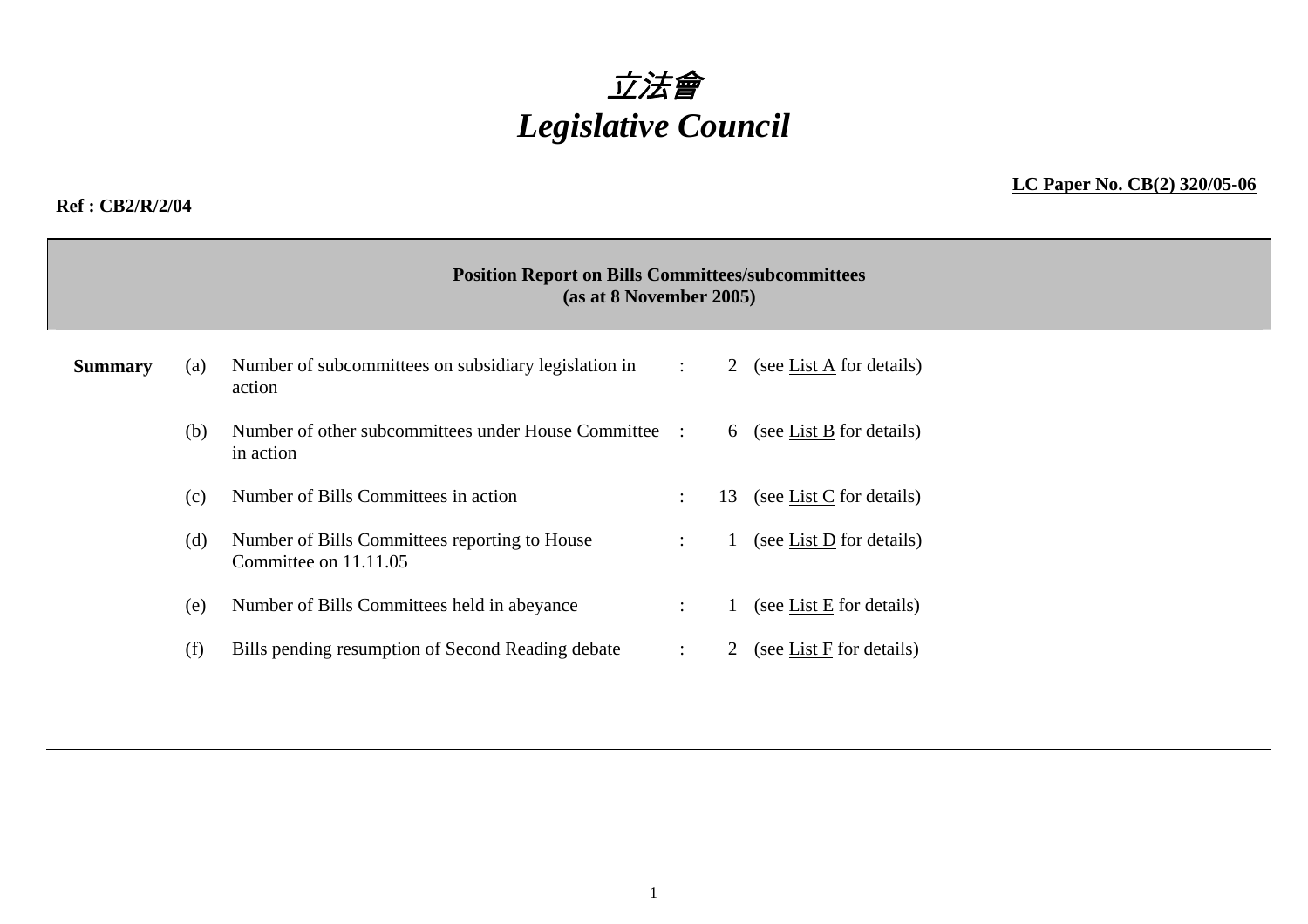## **List A : Subcommittees on subsidiary legislation in action**

**(subject to the provisions of sections 34 and 35 of the Interpretation and General Clauses Ordinance(Cap. 1))** 

| Clerk       | Name of Subcommittee                                                                                                                                | Date of formation of<br>Subcommittee<br>Chairman/Deputy<br>Chairman | Date and<br>number of<br>meetings<br>held | <b>Expected</b> date<br>to report to<br>House<br>Committee | Remarks                                                                                                             |
|-------------|-----------------------------------------------------------------------------------------------------------------------------------------------------|---------------------------------------------------------------------|-------------------------------------------|------------------------------------------------------------|---------------------------------------------------------------------------------------------------------------------|
| 1.<br>2005  | Subcommittee on Harmful<br>Substances in Food<br>(Amendment) Regulation<br>- Mrs Constance LI<br>CCS(2)5<br>Tel: 2869 9269                          | 7.10.05<br>Hon Fred LI Wah-ming, JP                                 | $\overline{2}$<br>25.10.05<br>8.11.05     | 18.11.05                                                   | Scrutiny period to be extended to 30.11.05.                                                                         |
| 2.<br>Order | Subcommittee on Closed<br>Area (Hong Kong)<br>Ministerial Conference of<br>World Trade Organization)<br>- Miss Mary SO<br>SCS(2)8<br>Tel: 2869 9551 | 14.10.05<br>Hon Miriam LAU Kin-yee,<br>GBS, JP                      | 3<br>21.10.05<br>1.11.05<br>7.11.05       |                                                            | Next meeting to be held on 10.11.05 to meet with deputations<br>and to continue discussion with the Administration. |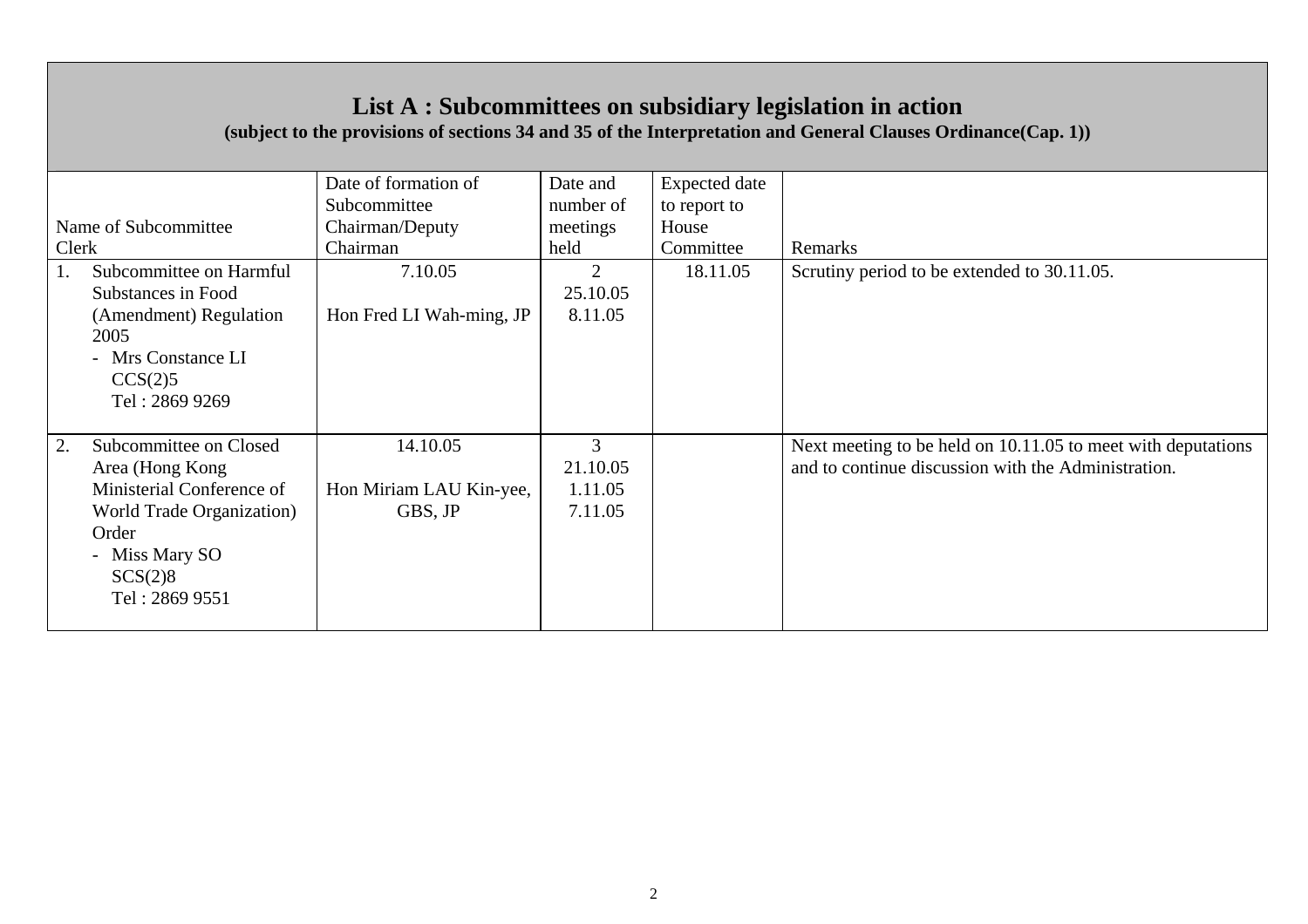### **List B : Other subcommittees under House Committee in action**

|                                | Date of formation of | Date and       |                |                               |
|--------------------------------|----------------------|----------------|----------------|-------------------------------|
|                                | Subcommittee         | number of      | Date to report |                               |
| Name of Subcommittee           | Chairman/Deputy      | meetings       | to House       |                               |
| Clerk                          | Chairman             | held           | Committee      | Remarks                       |
| Subcommittee to Examine<br>1.  | 8.10.04              | $\overline{4}$ |                | Next meeting to be scheduled. |
| the Implementation in Hong     |                      | 29.10.04       |                |                               |
| Kong of Resolutions of the     | Hon Margaret NG      | 15.4.05        |                |                               |
| <b>United Nations Security</b> |                      | 12.5.05        |                |                               |
| Council in relation to         |                      | 12.7.05        |                |                               |
| <b>Sanctions</b>               |                      |                |                |                               |
| - Miss Polly YEUNG             |                      |                |                |                               |
| CCS(1)3                        |                      |                |                |                               |
| Tel: 2869 9246                 |                      |                |                |                               |
|                                |                      |                |                |                               |
| 2.<br>Subcommittee on          | 15.10.04             | $\overline{7}$ | 19.11.04       |                               |
| Members' Remuneration          |                      | 1.11.04        | (1st report)   |                               |
| and Operating Expenses         | Hon Patrick LAU      | 11.11.04       | 24.6.05        |                               |
| Reimbursement                  | Sau-shing, SBS, JP   | 6.12.04        | (2nd report)   |                               |
| - Mrs Anna LO                  |                      | 1.3.05         | 8.7.05         |                               |
| PCS(A)                         |                      | 25.4.05        | (3rd report)   |                               |
| Tel: 2869 9480                 |                      | 2.6.05         |                |                               |
|                                |                      | 17.6.05        |                |                               |
|                                |                      |                |                |                               |
| 3.<br>Subcommittee to Study    | 12.11.04             | 10             |                | Next meeting to be scheduled. |
| the Subject of Combating       |                      | 9.12.04        |                |                               |
| Poverty                        | Hon Frederick FUNG   | 14.1.05        |                |                               |
| - Mrs Constance LI             | Kin-kee, JP          | 23.2.05        |                |                               |
| CCS(2)5                        | (Chairman)           | $(2$ sessions) |                |                               |
| Tel: 2869 9269                 |                      | 22.3.05        |                |                               |
|                                | Hon James TIEN       | 28.4.05        |                |                               |
|                                | Pei-chun, GBS, JP    | 19.5.05        |                |                               |
|                                | (Deputy Chairman)    | 23.6.05        |                |                               |
|                                |                      |                |                |                               |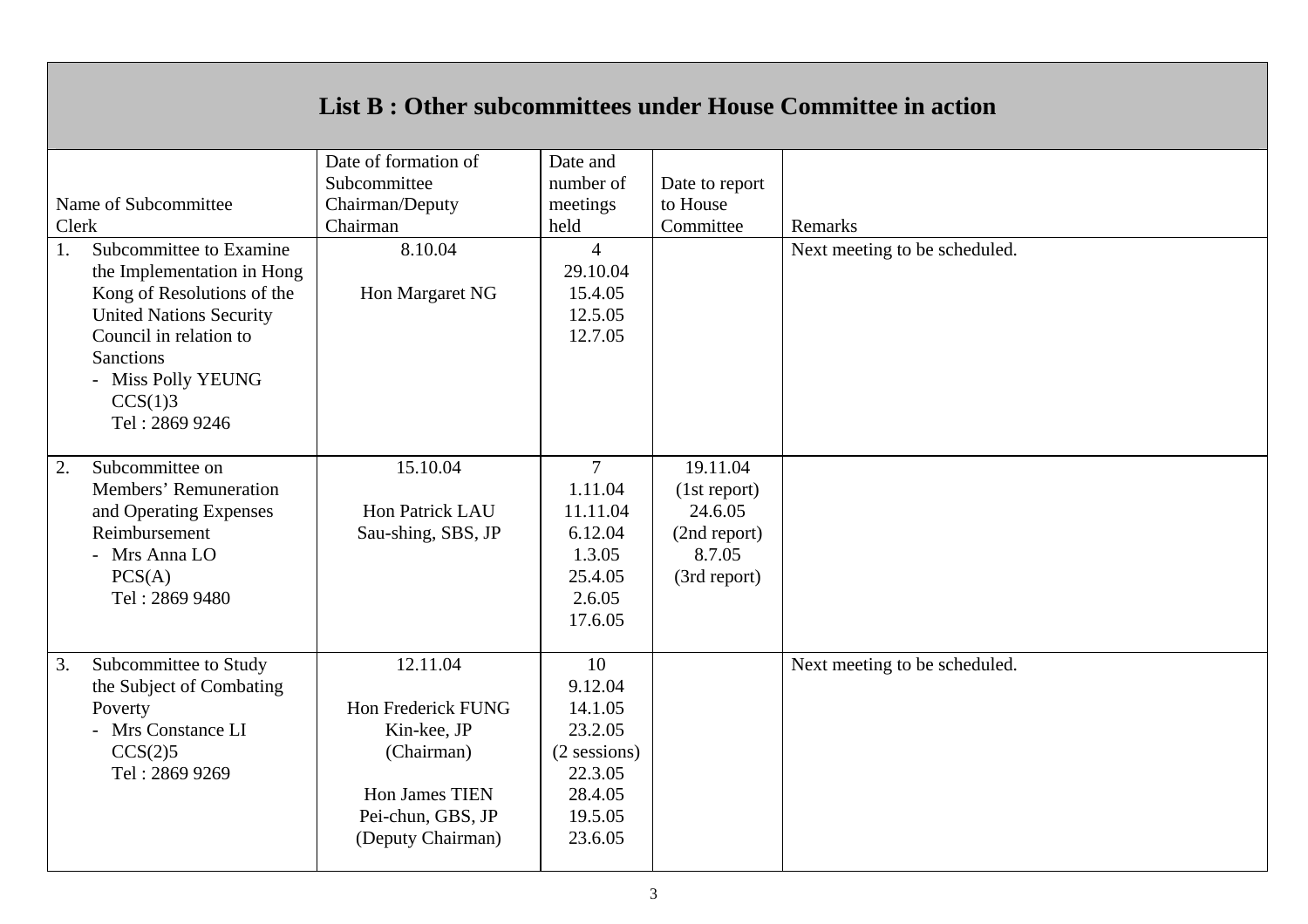| Clerk<br>3.      | Name of Subcommittee<br>Subcommittee to Study<br>the Subject of Combating<br>Poverty<br>- Mrs Constance LI<br>CCS(2)5<br>Tel: 2869 9269<br>(Continued from previous<br>page)                                                                                       | Date of formation of<br>Subcommittee<br>Chairman/Deputy<br>Chairman                                 | Date and<br>number of<br>meetings<br>held<br>12.7.05<br>21.7.05<br>14.10.05                        | Date to report<br>to House<br>Committee                           | Remarks                                                                                 |
|------------------|--------------------------------------------------------------------------------------------------------------------------------------------------------------------------------------------------------------------------------------------------------------------|-----------------------------------------------------------------------------------------------------|----------------------------------------------------------------------------------------------------|-------------------------------------------------------------------|-----------------------------------------------------------------------------------------|
| $\overline{4}$ . | Subcommittee to Study<br>Issues Relating to the<br>Provision of Boarding<br>Places, Senior Secondary<br><b>Education and Employment</b><br>Opportunities for Children<br>with Special Educational<br><b>Needs</b><br>- Miss Flora TAI<br>CCS(2)2<br>Tel: 2869 9252 | 14.1.05<br>Dr Hon Fernando CHEUNG<br>Chiu-hung                                                      | 6<br>22.2.05<br>30.3.05<br>25.4.05<br>30.5.05<br>27.6.05<br>1.11.05                                |                                                                   | Next meeting to be held on 25.11.05 to meet with deputations<br>and the Administration. |
| 5.               | Subcommittee on West<br>Kowloon Cultural District<br>Development<br>- Miss Odelia LEUNG<br>CCS(1)4<br>Tel: 2869 9245                                                                                                                                               | 21.1.05<br>Hon Alan LEONG<br>Kah-kit, SC<br>(Chairman)<br>Hon James TO Kun-sun<br>(Deputy Chairman) | 16<br>4.2.05<br>21.2.05<br>16.3.05<br>23.3.05<br>8.4.05<br>22.4.05<br>6.5.05<br>13.5.05<br>17.6.05 | 18.2.05<br>(1st report)<br>8.7.05<br>(Report on<br>Phase I Study) | Next meeting to be held on 12.11.05.                                                    |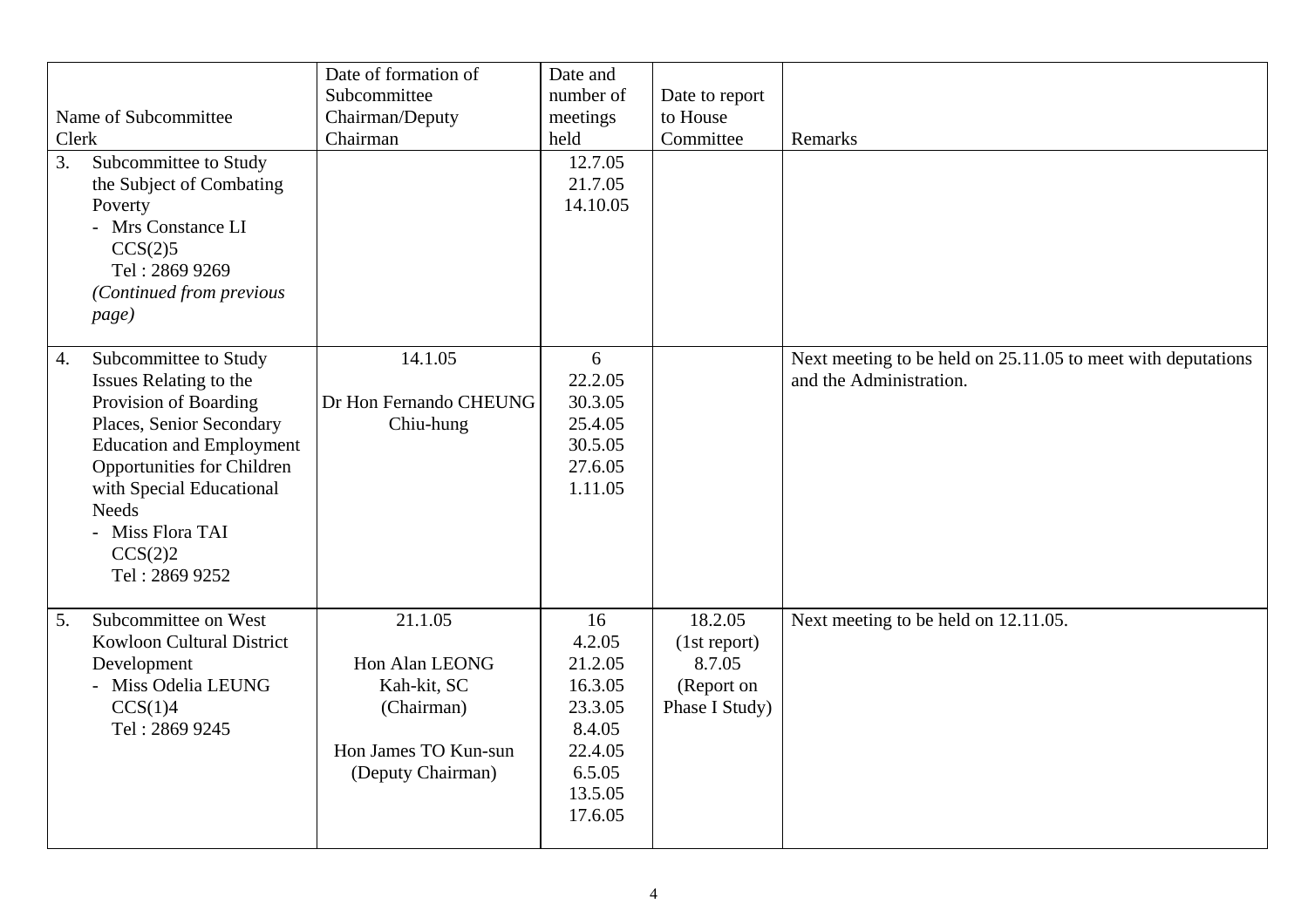|                                   | Date of formation of | Date and       |                |                                                               |
|-----------------------------------|----------------------|----------------|----------------|---------------------------------------------------------------|
|                                   | Subcommittee         | number of      | Date to report |                                                               |
| Name of Subcommittee              | Chairman/Deputy      | meetings       | to House       |                                                               |
| Clerk                             | Chairman             | held           | Committee      | Remarks                                                       |
| 5.<br>Subcommittee on West        |                      | 24.6.05        |                |                                                               |
| <b>Kowloon Cultural District</b>  |                      | 29.6.05        |                |                                                               |
| Development                       |                      | 2.9.05         |                |                                                               |
| - Miss Odelia LEUNG               |                      | 13.9.05        |                |                                                               |
| CCS(1)4                           |                      | 28.9.05        |                |                                                               |
| Tel: 2869 9245                    |                      | 15.10.05       |                |                                                               |
| (Continued from previous          |                      | 29.10.05       |                |                                                               |
| page)                             |                      |                |                |                                                               |
|                                   |                      |                |                |                                                               |
| Subcommittee to Study the<br>6.   | 21.10.05             | $\overline{2}$ |                | Next six meetings to be held on 11.11.05, 12.11.05, 15.11.05, |
| <b>Administration's Proposals</b> |                      | 27.10.05       |                | 19.11.05, 22.11.05 and 28.11.05 to meet with the              |
| for the Methods for               | Hon TAM Yiu-chung,   | 4.11.05        |                | Administration.                                               |
| Selecting the Chief               | GBS, JP              |                |                |                                                               |
| Executive in 2007 and for         | (Chairman)           |                |                |                                                               |
| Forming the Legislative           |                      |                |                |                                                               |
| Council in 2008                   | Hon Howard YOUNG,    |                |                |                                                               |
| - Mrs Percy MA                    | SBS, JP              |                |                |                                                               |
| CCS(2)3                           | (Deputy Chairman)    |                |                |                                                               |
| Tel: 2869 9253                    |                      |                |                |                                                               |
|                                   |                      |                |                |                                                               |
|                                   |                      |                |                |                                                               |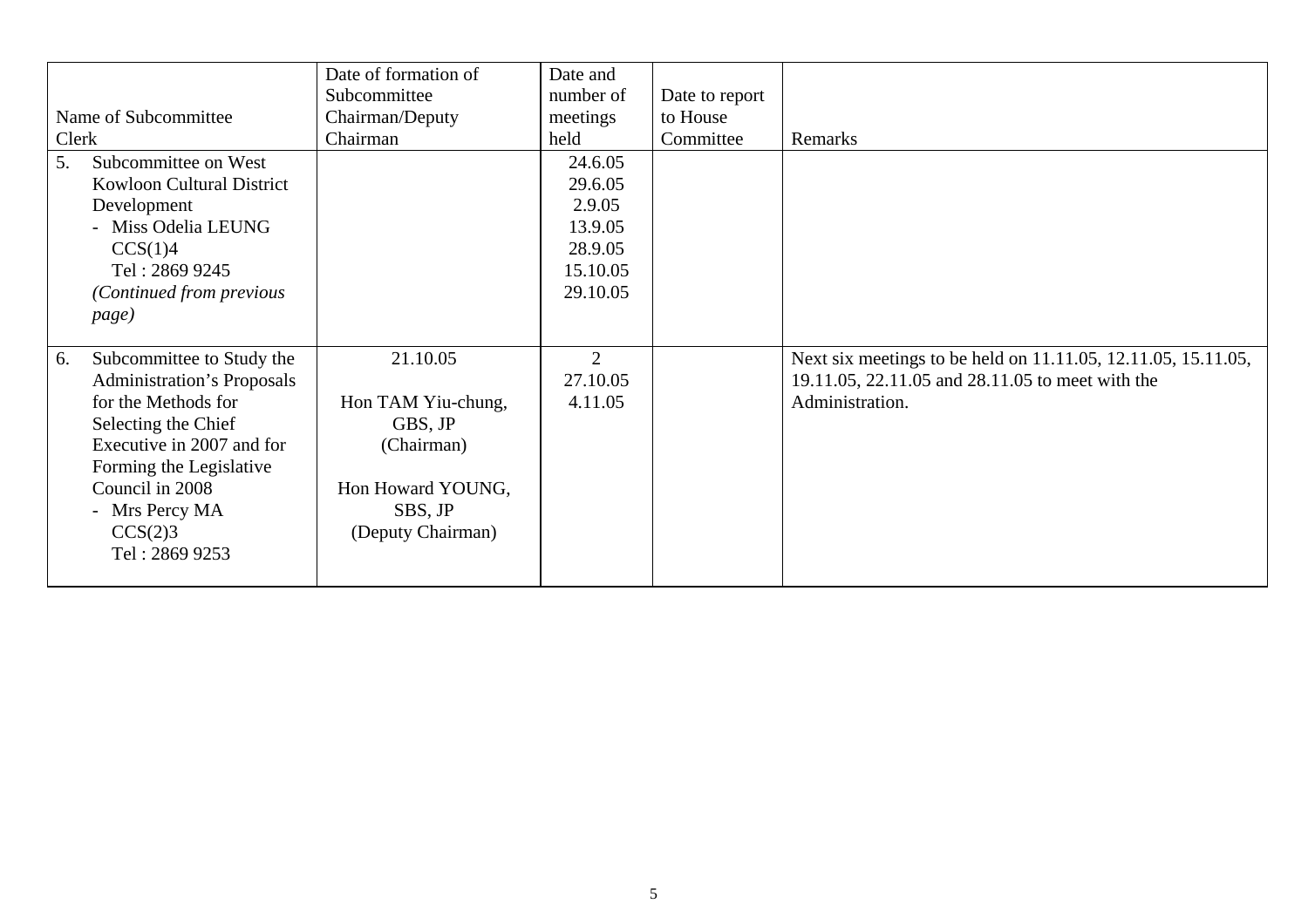## **List C : Bills Committees in action**

| 1. | Name of Bills Committee<br>Clerk<br><b>Bills Committee on</b><br><b>Construction Industry</b><br>Council (No.2) Bill<br>- Miss Odelia LEUNG<br>CCS(1)4<br>Tel: 2869 9245 | Date of<br>introduction<br>of Bill into<br>Legislative<br>Council<br>13.10.04 | Date of formation of Bills<br>Committee<br>Chairman/Deputy<br>Chairman<br>15.10.04<br>Hon KWONG Chi-kin | Date and<br>number of<br>meetings<br>held<br>16<br>5.11.04<br>2.12.04<br>9.12.04<br>4.1.05<br>22.2.05<br>15.3.05<br>31.3.05<br>19.4.05<br>10.5.05<br>31.5.05<br>21.6.05<br>14.7.05<br>20.7.05<br>3.10.05<br>10.10.05<br>25.10.05 | Date to<br>report to<br>House<br>Committee<br>21.1.05<br>(Verbal<br>report) | Expected<br>date for<br>resumption<br>of Second<br>Reading<br>debate | Remarks<br>Next meeting to be held on 10.11.05 to<br>meet with the Administration. |
|----|--------------------------------------------------------------------------------------------------------------------------------------------------------------------------|-------------------------------------------------------------------------------|---------------------------------------------------------------------------------------------------------|----------------------------------------------------------------------------------------------------------------------------------------------------------------------------------------------------------------------------------|-----------------------------------------------------------------------------|----------------------------------------------------------------------|------------------------------------------------------------------------------------|
| 2. | <b>Bills Committee on</b><br><b>Securities and Futures</b><br>(Amendment) Bill 2005<br>- Miss Polly YEUNG<br>CCS(1)3<br>Tel: 2869 9246                                   | 6.4.05                                                                        | 8.4.05<br>Hon SIN Chung-kai, JP<br>(Chairman)<br>Hon Ronny TONG<br>Ka-wah, SC<br>(Deputy Chairman)      | 5<br>22.4.05<br>19.5.05<br>30.5.05<br>10.6.05<br>5.7.05                                                                                                                                                                          | 7.10.05<br>(Verbal<br>report)                                               |                                                                      | Next meeting to be scheduled.                                                      |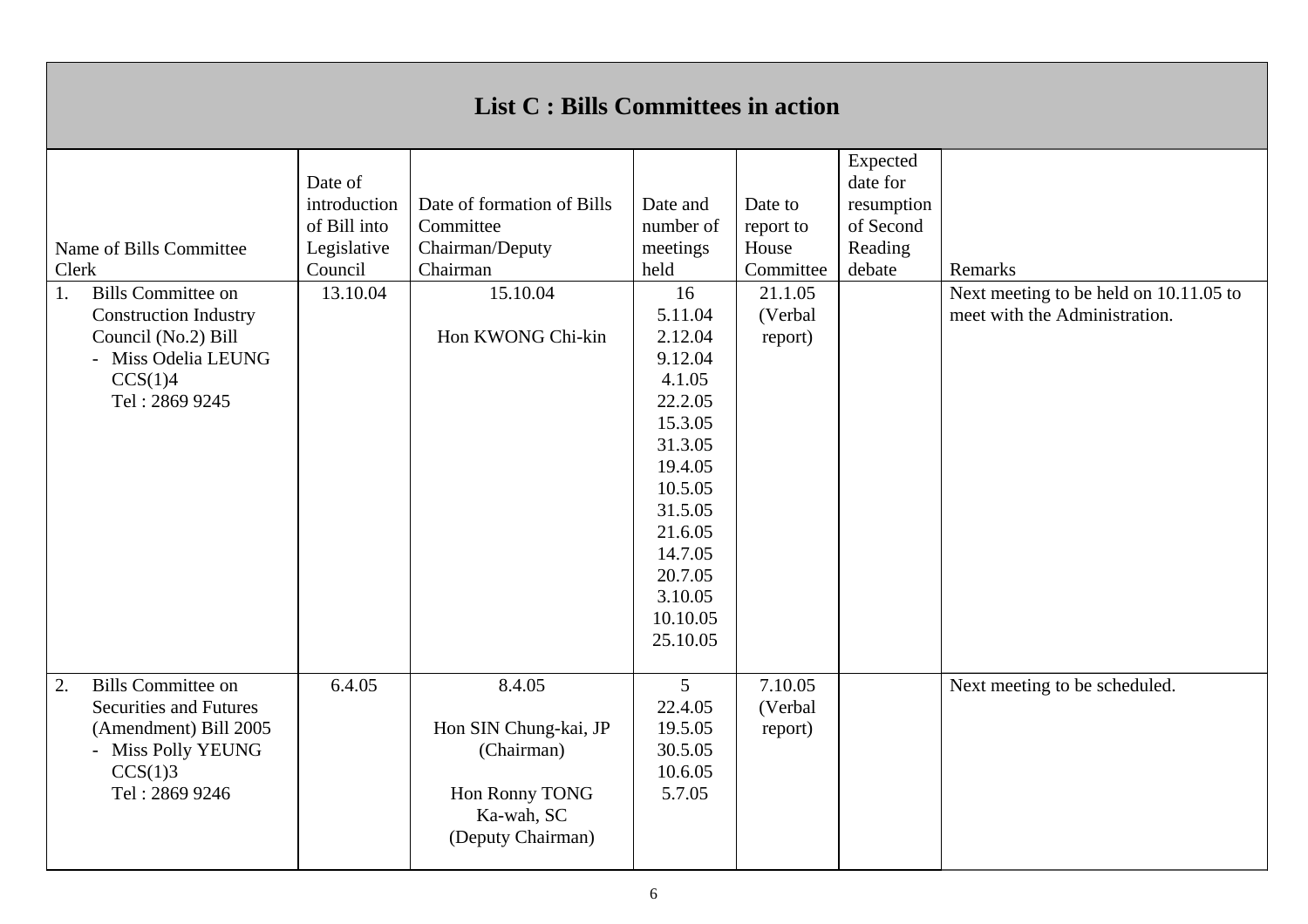|                                 |              |                            |                |           | Expected   |                                        |
|---------------------------------|--------------|----------------------------|----------------|-----------|------------|----------------------------------------|
|                                 | Date of      |                            |                |           | date for   |                                        |
|                                 | introduction | Date of formation of Bills | Date and       | Date to   | resumption |                                        |
|                                 | of Bill into | Committee                  | number of      | report to | of Second  |                                        |
| Name of Bills Committee         | Legislative  | Chairman/Deputy            | meetings       | House     | Reading    |                                        |
| Clerk                           | Council      | Chairman                   | held           | Committee | debate     | Remarks                                |
| 3.<br><b>Bills Committee on</b> | 27.4.05      | 29.4.05                    | 9              | 7.10.05   |            | Next meeting to be held on 10.11.05 to |
| <b>Building Management</b>      |              |                            | 17.5.05        | (Verbal)  |            | continue discussion with the           |
| (Amendment) Bill 2005           |              | Hon James TO Kun-sun       | 2.6.05         |           |            | Administration. Biweekly meetings      |
| - Miss Flora TAI                |              |                            | 14.6.05        | report)   |            | have been scheduled until June 2006.   |
| CCS(2)2                         |              |                            | 23.6.05        |           |            |                                        |
| Tel: 2869 9252                  |              |                            | 25.6.05        |           |            |                                        |
|                                 |              |                            | (2 sessions)   |           |            |                                        |
|                                 |              |                            | 30.6.05        |           |            |                                        |
|                                 |              |                            | (2 sessions)   |           |            |                                        |
|                                 |              |                            | 12.7.05        |           |            |                                        |
|                                 |              |                            | 4.10.05        |           |            |                                        |
|                                 |              |                            | 10.10.05       |           |            |                                        |
|                                 |              |                            |                |           |            |                                        |
| <b>Bills Committee on</b><br>4. | 4.5.05       | 6.5.05                     | 5              | 7.10.05   |            | Next meeting to be held on 18.11.05 to |
| Revenue (Personalized           |              |                            | 13.5.05        | (Verbal   |            | meet with the Administration.          |
| Vehicle Registration            |              | Hon CHAN Kam-lam,          | 24.5.05        | report)   |            |                                        |
| Marks) Bill 2005                |              | SBS, JP                    | 14.6.05        |           |            |                                        |
| - Miss Polly YEUNG              |              |                            | 28.6.05        |           |            |                                        |
| CCS(1)3                         |              |                            | 28.9.05        |           |            |                                        |
| Tel: 2869 9246                  |              |                            |                |           |            |                                        |
|                                 |              |                            |                |           |            |                                        |
| <b>Bills Committee on</b><br>5. | 11.5.05      | 13.5.05                    | $\overline{7}$ | 7.10.05   |            | Next meeting to be held on 24.11.05 to |
| Smoking (Public Health)         |              |                            | 10.6.05        | (Verbal   |            | meet with the Administration.          |
| (Amendment) Bill 2005           |              | <b>Hon Andrew CHENG</b>    | 4.7.05         | report)   |            |                                        |
| - Ms Doris CHAN                 |              | Kar-foo                    | 21.7.05        |           |            |                                        |
| CCS(2)4                         |              | (Chairman)                 | 3.10.05        |           |            |                                        |
| Tel: 2869 9255                  |              |                            | 6.10.05        |           |            |                                        |
|                                 |              | Hon Albert CHAN Wai-       | (4 sessions)   |           |            |                                        |
|                                 |              | yip                        | 24.10.05       |           |            |                                        |
|                                 |              | (Deputy Chairman)          | (3 sessions)   |           |            |                                        |
|                                 |              |                            | 31.10.05       |           |            |                                        |
|                                 |              |                            |                |           |            |                                        |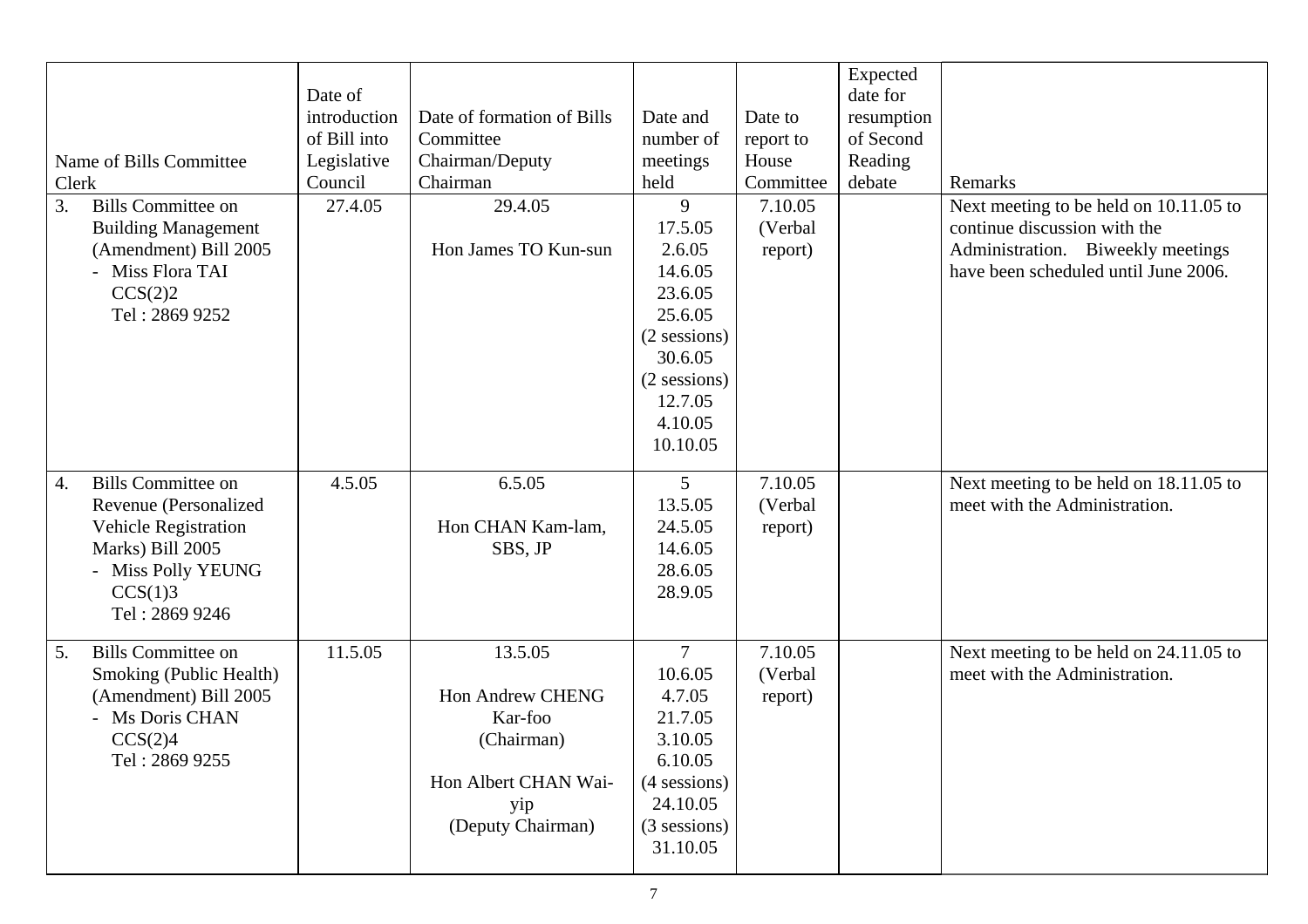| Clerk<br>6. | Name of Bills Committee<br><b>Bills Committee on Waste</b><br>Disposal (Amendment)<br><b>Bill 2005</b><br>- Mrs Percy MA<br>CCS(2)3<br>Tel: 2869 9253 | Date of<br>introduction<br>of Bill into<br>Legislative<br>Council<br>18.5.05 | Date of formation of Bills<br>Committee<br>Chairman/Deputy<br>Chairman<br>20.5.05<br>Hon Audrey EU Yuet-mee,<br>$SC$ , $JP$ | Date and<br>number of<br>meetings<br>held<br>6<br>8.7.05<br>26.7.05<br>(2 sessions)<br>30.9.05<br>14.10.05<br>25.10.05 | Date to<br>report to<br>House<br>Committee<br>7.10.05<br>(Verbal<br>report) | Expected<br>date for<br>resumption<br>of Second<br>Reading<br>debate | Remarks<br>Next meeting to be held on 22.11.05 to<br>meet with the Administration. Biweekly<br>meetings have been scheduled until<br>February 2006. |
|-------------|-------------------------------------------------------------------------------------------------------------------------------------------------------|------------------------------------------------------------------------------|-----------------------------------------------------------------------------------------------------------------------------|------------------------------------------------------------------------------------------------------------------------|-----------------------------------------------------------------------------|----------------------------------------------------------------------|-----------------------------------------------------------------------------------------------------------------------------------------------------|
| 7.          | <b>Bills Committee on</b><br>Protection of Endangered<br>Species of Animals and<br>Plants Bill<br>- Miss Becky YU<br>CCS(1)1<br>Tel: 2869 9213        | 27.4.05                                                                      | 20.5.05<br>Hon CHOY So-yuk, JP                                                                                              | 8.11.05<br>$\overline{2}$<br>24.6.05<br>4.10.05                                                                        | 7.10.05<br>(Verbal<br>report)                                               |                                                                      | Next meeting to be held on 10.11.05 to<br>meet with the Administration.                                                                             |
| 8.          | <b>Bills Committee on Civil</b><br>Aviation (Amendment)<br><b>Bill 2005</b><br>- Miss Becky YU<br>CCS(1)1<br>Tel: 2869 9213                           | 1.6.05                                                                       | 17.6.05<br>Hon Margaret NG                                                                                                  | 3<br>8.7.05<br>15.7.05<br>24.10.05                                                                                     | 7.10.05<br>(Verbal<br>report)                                               |                                                                      | Next meeting to be held on 11.11.05 to<br>meet with the Administration.                                                                             |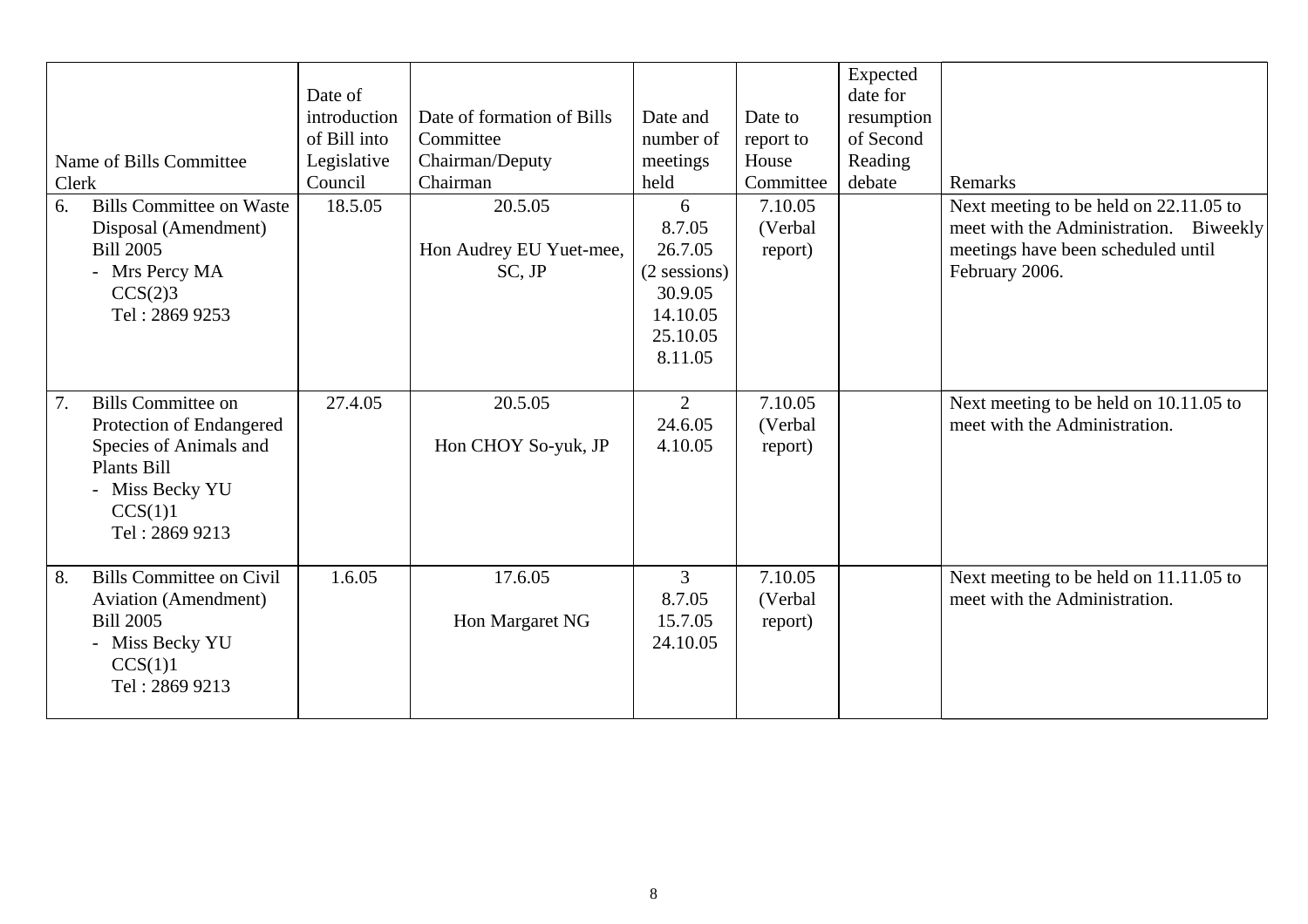| Name of Bills Committee<br>Clerk<br><b>Bills Committee on</b><br>9.<br>Certification for<br><b>Employee Benefits</b><br>(Chinese Medicine)<br>(Miscellaneous<br>Amendments) Bill 2005<br>- Mrs Sharon TONG<br>CCS(2)1 | Date of<br>introduction<br>of Bill into<br>Legislative<br>Council<br>15.6.05 | Date of formation of Bills<br>Committee<br>Chairman/Deputy<br>Chairman<br>17.6.05<br>Hon LI Kwok-ying, MH | Date and<br>number of<br>meetings<br>held<br>3<br>13.7.05<br>5.10.05<br>31.10.05 | Date to<br>report to<br>House<br>Committee<br>7.10.05<br>(Verbal<br>report) | Expected<br>date for<br>resumption<br>of Second<br>Reading<br>debate | Remarks<br>Next meeting to be held on 2.12.05 to<br>meet with the Administration.                                            |
|-----------------------------------------------------------------------------------------------------------------------------------------------------------------------------------------------------------------------|------------------------------------------------------------------------------|-----------------------------------------------------------------------------------------------------------|----------------------------------------------------------------------------------|-----------------------------------------------------------------------------|----------------------------------------------------------------------|------------------------------------------------------------------------------------------------------------------------------|
| Tel: 2869 9254<br><b>Bills Committee on</b><br>10.<br><b>Financial Reporting</b><br>Council Bill<br>- Miss Salumi CHAN<br>CCS(1)5<br>Tel: 2869 9244                                                                   | 6.7.05                                                                       | 8.7.05<br>Hon TAM Heung-man                                                                               | $\overline{4}$<br>19.7.05<br>27.9.05<br>(2 sessions)<br>7.10.05<br>31.10.05      | 14.10.05<br>(Verbal<br>report)                                              |                                                                      | Next meeting to be held on 17.11.05 to<br>meet with the Administration.                                                      |
| <b>Bills Committee on</b><br>11.<br>Accreditation of<br>Academic and Vocational<br><b>Qualifications Bill</b><br>- Mrs Sharon TONG<br>CCS(2)1<br>Tel: 2869 9254                                                       | 6.7.05                                                                       | 8.7.05<br>Hon TAM Yiu-chung,<br>GBS, JP                                                                   | $\overline{2}$<br>22.7.05<br>10.10.05                                            | 14.10.05<br>(Verbal<br>report)                                              |                                                                      | Next two meetings to be held on<br>11.11.05 and 18.11.05 to meet with the<br>Administration and deputations<br>respectively. |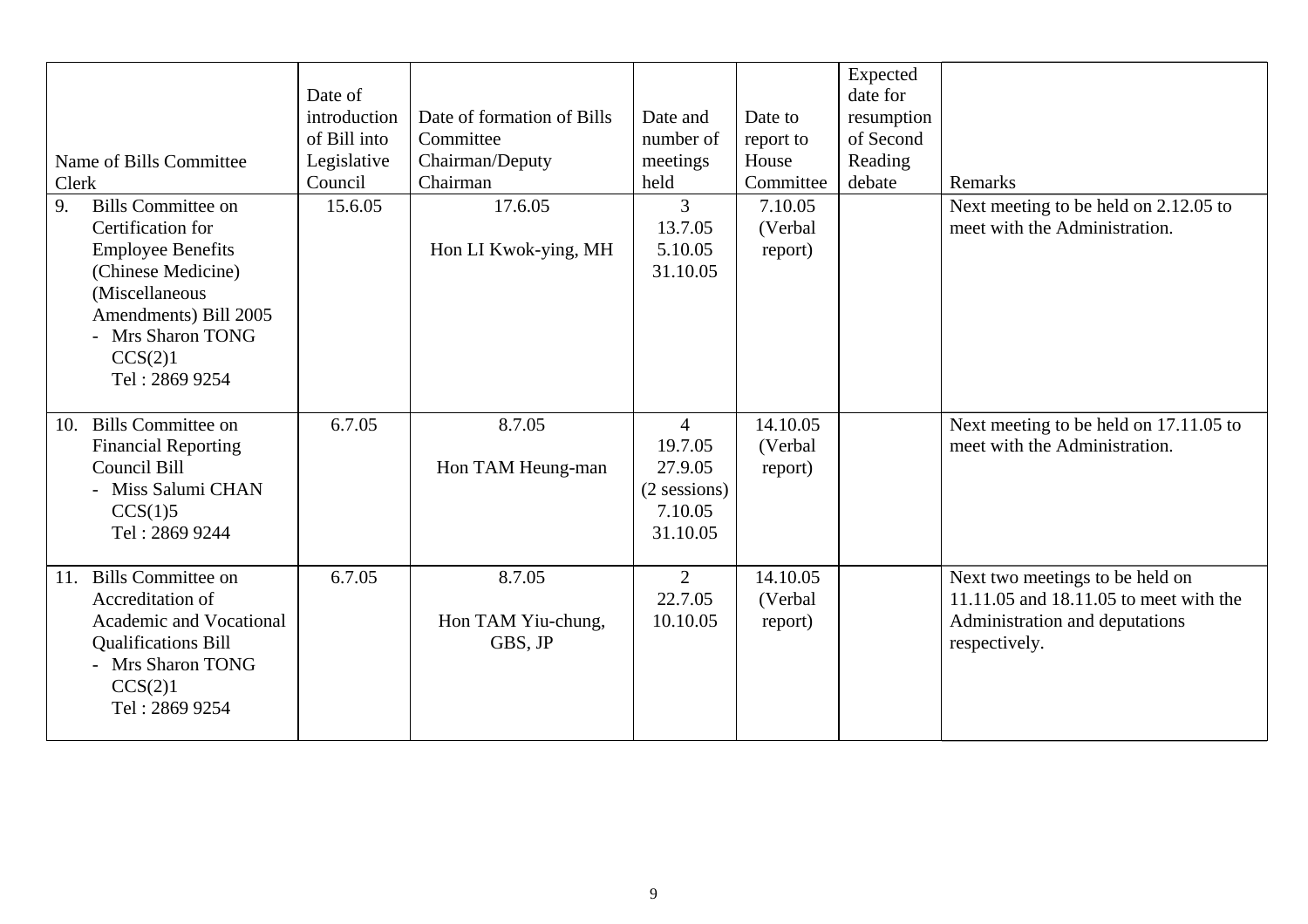| Name of Bills Committee<br>Clerk                                                                                                                      | Date of<br>introduction<br>of Bill into<br>Legislative<br>Council | Date of formation of Bills<br>Committee<br>Chairman/Deputy<br>Chairman | Date and<br>number of<br>meetings<br>held | Date to<br>report to<br>House<br>Committee | Expected<br>date for<br>resumption<br>of Second<br>Reading<br>debate | Remarks                                                                                               |
|-------------------------------------------------------------------------------------------------------------------------------------------------------|-------------------------------------------------------------------|------------------------------------------------------------------------|-------------------------------------------|--------------------------------------------|----------------------------------------------------------------------|-------------------------------------------------------------------------------------------------------|
| 12. Bills Committee on<br>Revenue (Profits Tax<br><b>Exemption for Offshore</b><br>Funds) Bill 2005<br>- Ms Connie SZETO<br>SCS(1)4<br>Tel: 2525 1612 | 6.7.05                                                            | 8.7.05<br>Hon James TIEN Pei-chun,<br>GBS, JP                          | 2<br>15.7.05<br>25.10.05<br>(2 sessions)  | 14.10.05<br>(Verbal)<br>report)            |                                                                      | Next two meetings to be held on<br>28.11.05 and 19.12.05 to meet with the<br>Administration.          |
| Bills Committee on<br>13.<br><b>Dentists Registration</b><br>(Amendment) Bill 2005<br>- Ms Doris CHAN<br>CCS(2)4<br>Tel: 2869 9255                    | 6.7.05                                                            | 8.7.05                                                                 |                                           |                                            |                                                                      | First meeting to be held on 21.11.05 to<br>elect the Chairman and to meet with the<br>Administration. |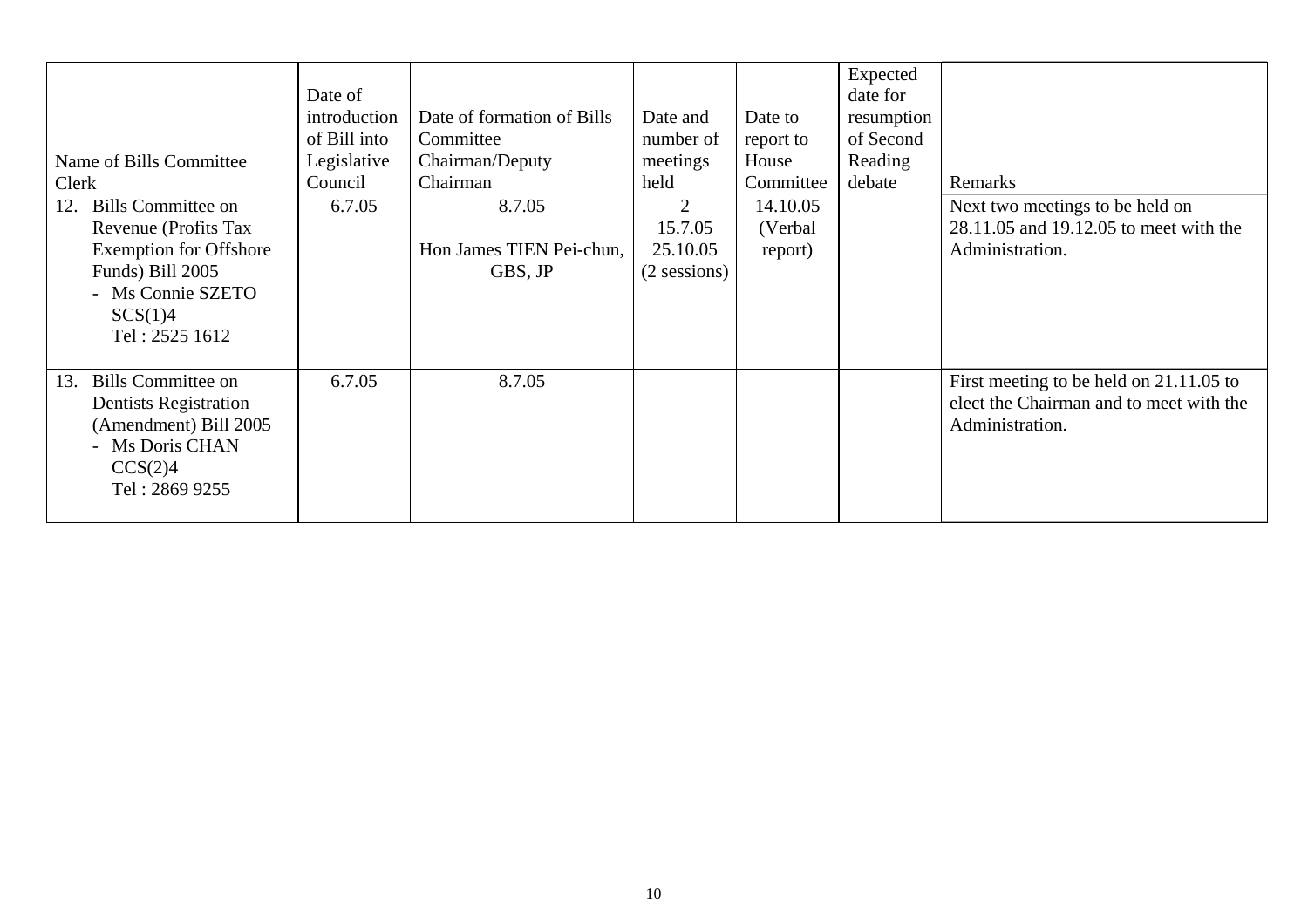# **List D : Bills Committees reporting to House Committee on 11.11.05**

|                                 |              |                            |           |           | Expected   |                                     |
|---------------------------------|--------------|----------------------------|-----------|-----------|------------|-------------------------------------|
|                                 |              |                            |           |           |            |                                     |
|                                 | Date of      |                            |           |           | date for   |                                     |
|                                 | introduction | Date of formation of Bills | Date and  | Date to   | resumption |                                     |
|                                 | of Bill into | Committee                  | number of | report to | of Second  |                                     |
| Name of Bills Committee         | Legislative  | Chairman/Deputy            | meetings  | House     | Reading    |                                     |
| Clerk                           | Council      | Chairman                   | held      | Committee | debate     | Remarks                             |
| <b>Bills Committee on</b><br>Ι. | 18.5.05      | 20.5.05                    |           | 7.10.05   | 30.11.05   | Reporting to the House Committee on |
| Merchant Shipping (Local        |              |                            | 28.6.05   | (Verbal   |            | 11.11.05.                           |
| Vessels and Miscellaneous       |              | Hon Miriam LAU Kin-yee,    | 13.7.05   | report)   |            |                                     |
| Amendments) Bill 2005           |              | GBS, JP                    | 20.9.05   | 11.11.05  |            |                                     |
| - Mr Andy LAU                   |              |                            | 12.10.05  |           |            |                                     |
| CCS(1)2                         |              |                            |           |           |            |                                     |
| Tel: 2869 9577                  |              |                            |           |           |            |                                     |
|                                 |              |                            |           |           |            |                                     |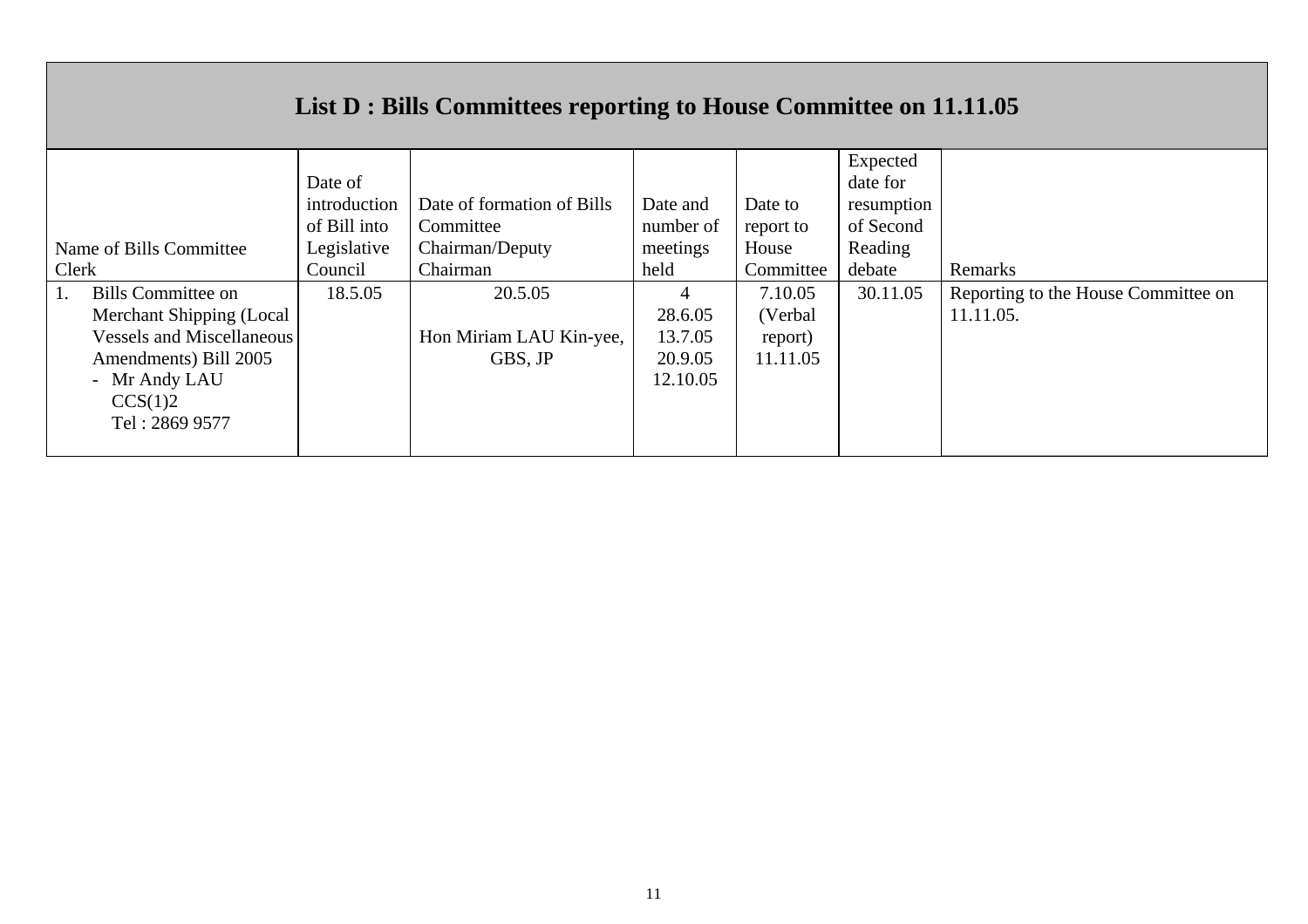# **List E : Bills Committees held in abeyance**

|       |                           | Date of         |                            |           |                                                                       |
|-------|---------------------------|-----------------|----------------------------|-----------|-----------------------------------------------------------------------|
|       |                           | introduction of |                            | Date and  |                                                                       |
|       |                           | Bill into       | Date of formation of Bills | number of |                                                                       |
|       | Name of Bills Committee   | Legislative     | Committee                  | meetings  |                                                                       |
| Clerk |                           | Council         | Chairman/Deputy Chairman   | held      | Remarks                                                               |
|       | Bills Committee on        | 4.5.05          | 6.5.05                     |           | At the House Committee meeting on 27.5.05, the Bills Committee        |
|       | Public Health and         |                 |                            | 24.5.05   | reported that it had decided to hold in abeyance the consideration of |
|       | <b>Municipal Services</b> |                 | Hon Fred LI Wah-ming, JP   |           | the Bill, to allow time for the Administration to consult 18 District |
|       | (Amendment) Bill          |                 |                            |           | Councils and Heung Yee Kuk.                                           |
|       | 2005                      |                 |                            |           |                                                                       |
|       | - Mrs Constance LI        |                 |                            |           |                                                                       |
|       | CCS(2)5                   |                 |                            |           |                                                                       |
|       | Tel: 2869 9269            |                 |                            |           |                                                                       |
|       |                           |                 |                            |           |                                                                       |